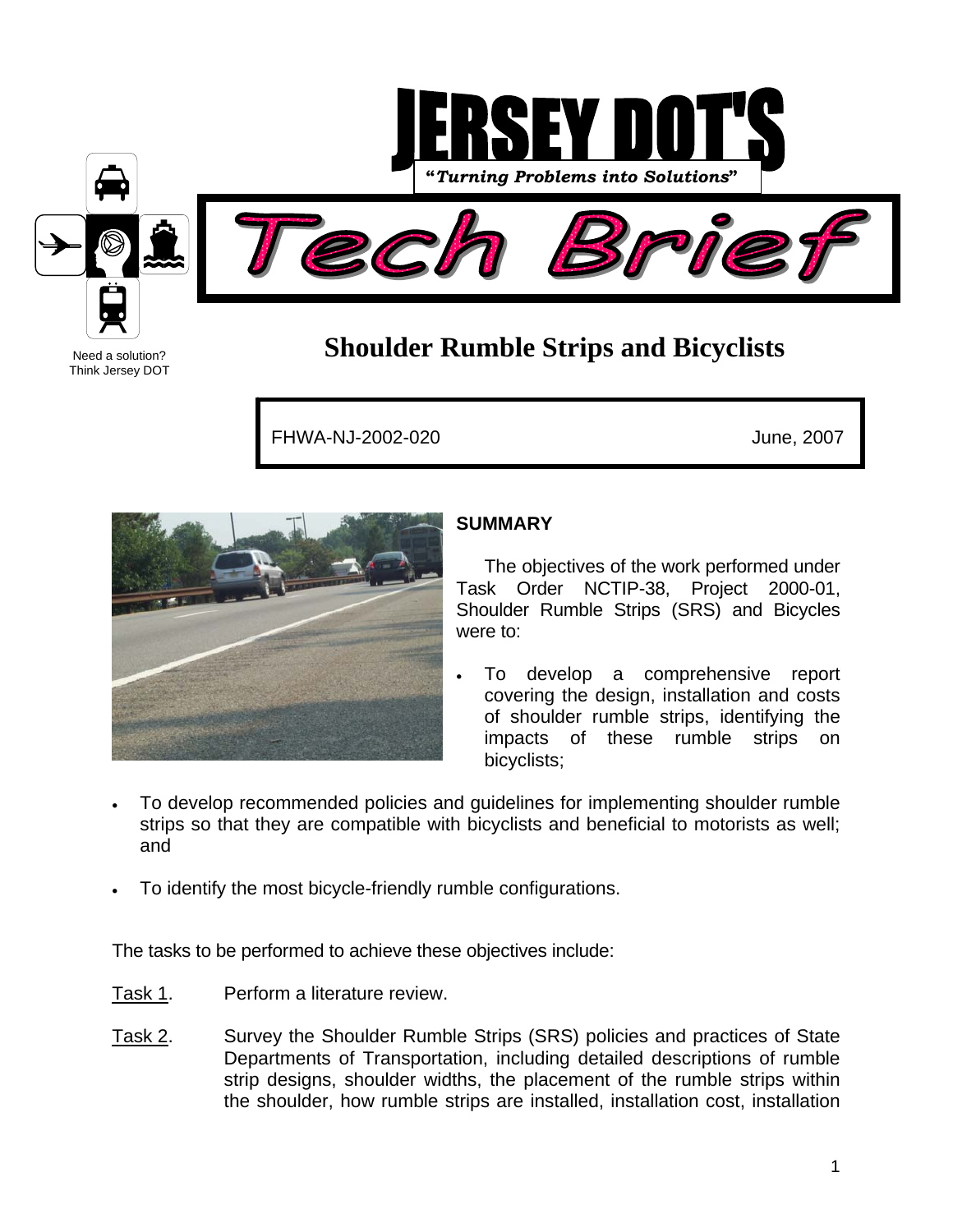location policies, and the experience and opinion of bike coordinators and local cyclists.

Task 3. Prepare an NCHRP first and second stage problem statement, a request for a pooled fund study and/or write a Request for Proposal (RFP) using Research's RFP format that is based upon Tasks 1 and 2.

#### **INTRODUCTION/BACKGROUND**

Shoulder rumble strips (SRS) have been implemented by many highway agencies and State Departments of Transportation (DOTs) across the United States. Introduced in the early 1950s, shoulder rumble strips have been extensively used as a countermeasure to single-vehicle run-off-the-road (ROR) accidents on freeways caused by driver inattention. Placed in the shoulder of a roadway, SRS provide motorists with both audible and tactile warning that the vehicle has left the roadway.

Shoulder rumble strips have primarily been used on limited access roadways. The effectiveness of this treatment, however, has led to the consideration of using shoulder rumble strips for implementation on non-freeway roadways. There are concerns, however, that shoulder rumble strips may pose safety concerns to bicyclists using the shoulder as a bicycle path. Of concern is the potential for loss of control if the bicyclist strikes a rumble strip. Although rumble strips are installed in only about half of the paved shoulder width, the area between the rumble strip and the outside edge of the shoulder is often littered with debris making it unusable for bicyclists. As a result, there is concern that rumble strips encourage bicyclists to ride in the traveled way of a roadway. Some have claimed that shoulder rumble strips may pose maneuverability problems for bicyclists who claim discomfort and loss of control of the bicycle as a result of riding over the rumble strips. As a result, several research projects have been initiated to develop policies and configurations of rumble strips that can meet the requirements of the motorists without affecting bicyclists' safety.

#### **RESEARCH APPROACH**

The research approach included two primary tasks: a literature review and a survey of SRS policies and practices of State Departments of Transportation. The literature review investigated several areas including: the design and placement of shoulder rumble strips and State design guidelines.

The Design and Placement of Shoulder Rumble Strip review provided background on design and placement of shoulder rumble strips. The various types of shoulder rumble strips are identified including the noise and vibration levels of these rumble strip designs. A crash analysis of run-off-road accidents in New Jersey is also provided along with a discussion of bicycle safety issues.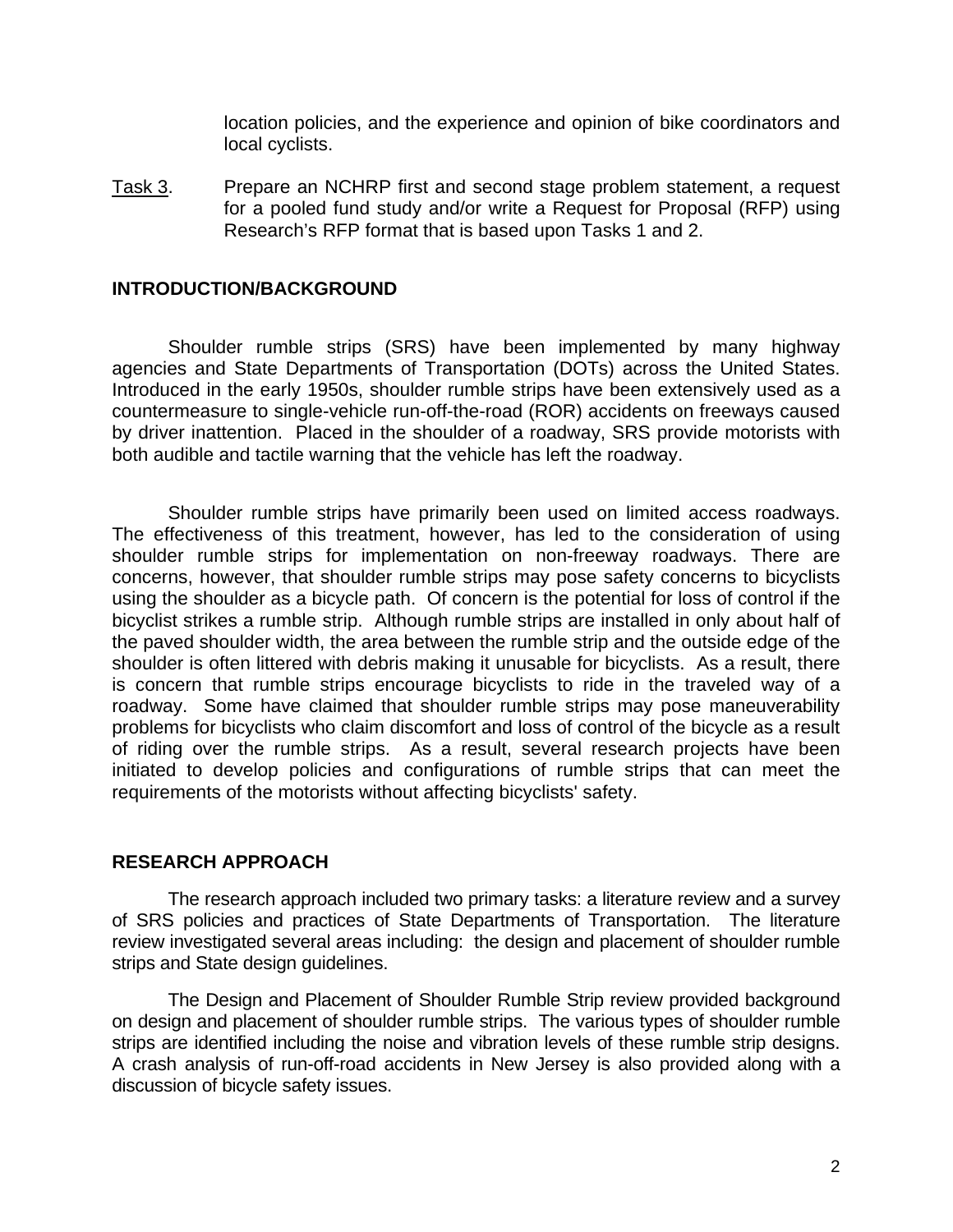A review of surveys performed to obtain State policies on the design and placement of shoulder rumble strips was also performed. A survey of State Departments of Transportation was conducted in this research to determine current design practices and bicycle policies related to the placement of shoulder rumble strips. The survey was administered through email, with follow-up telephone calls made to agencies not responding to the email messages. Responses were received from 40 States. A total of seven questions were asked including the following:

- What types of shoulder rumble strips does your State use?
- What are the specifications for these rumble strips?
- What is your state's policy on the placement of shoulder rumble strips?
- On what types of roadways and shoulders are they used?
- What is the offset of the rumble strip from the travel lane?
- What guidelines does your State follow to mitigate the impact of shoulder rumble strips on bicyclists?
- Are special designs of the shoulder rumble strip used?

Finally, conclusions and recommendations are provided including a description of what was found to be the most bicycle-friendly rumble strips and recommendations for consideration on the use of shoulder rumble strips in New Jersey.

#### **FINDINGS**

There are four primary types of rumble strips: milled, rolled, formed or corrugated, and raised. Milled rumble strips are currently the most commonly used type of rumble strip among various highway agencies. FHWA, in their review of state practices, found that in order to provide more clear area in the shoulder for use by bicycles, some states have installed milled-in shoulder rumble strips 300 mm (12 in) in the direction perpendicular to the travel lane instead of the usual 400 mm (16 in). This was considered the minimum width as any smaller width may allow the tires of vehicles, especially for large trucks, to bridge the indentation and reduce the vibration level of the rumble strip.

In most cases, shoulder rumble strips are continuous for the length of the roadway and section where it is implemented. Shoulder rumble strips have also been placed intermittently in the shoulder using a gap pattern. Arizona is one State that recommends that shoulder rumble strips on all non-controlled access highways include periodic gaps of 3.6m (12 in) in length. The gaps are placed at periodic intervals of spacing of 12.19m (40 in) or 18.29m (60 in). These gaps were provided as a solution to reduce the discomfort of bicyclists associated with crossing continuous shoulder rumble strips.

Several policies have been identified on the use of shoulder rumble strips to minimize the impact to bicyclists. In general, the guidelines do not recommend the use of rumble strips on routes where bicyclists are permitted, while other guidelines have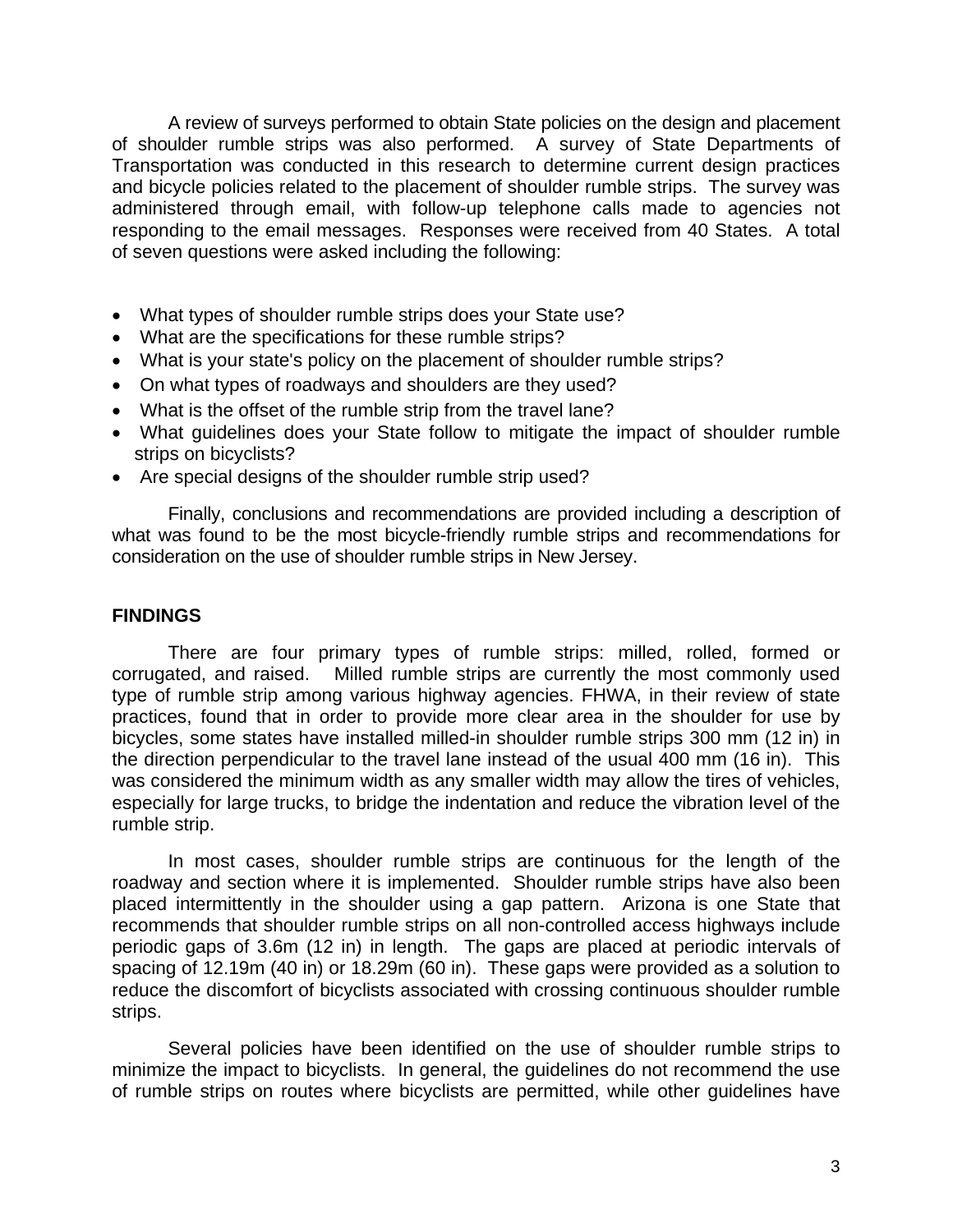suggested remedial measures to reduce the adverse effect of rumble strips on the bicyclists. These remedial measures include:

- Installing shoulder rumble strips as close to the pavement edge as the specifications can allow;
- Designing narrower rumble strips in order to provide the bicyclists adequate space to ride; and
- Installing rumble strips only on shoulders wide enough to provide sufficient space for the bicyclists to ride.

### **RECOMMENDATIONS**

Based on this study the follow strategies have been identified as holding potential for accommodating bicycles and rumble strips:

- 1. Minimum shoulder width to accommodate rumble strips. Do not use rumble strips if the shoulder width is less than 8 feet.
- 2. Widen the shoulder to provide at least a 4 foot continuous riding surface (Florida).
- 3. Provide an offset of 1.2 m (4 feet) from edge of shoulder for bicycles and motorcycles (Hawaii).
- 4. Moving the rumble strip as close to the travel lane as possible (Minnesota)
- 5. Use of continuous rumble strips only on limited access facilities.
- 6. Use periodic gaps in the rumble strip on non-controlled access highways. Gaps of 12 in every 40 to 60 inches of rumble strips used in Arizona. Use of skip pattern on multilane rural highways with a speed limit greater than 50 mph (Georgia).
- 7. Not allowing bicycles on roadways where shoulder rumble strips are installed. (Connecticut)
- 8. Not allowing rumble strips on roadways used by bicyclists. (Maine)
- 9. Reducing the width of the rumble strip from 2 feet to 1 feet (Kentucky).
- 10. Requiring approval of the Pedestrian/Bicycle Coordinator if rumble strip is to be installed on a shoulder width less than 8 feet.